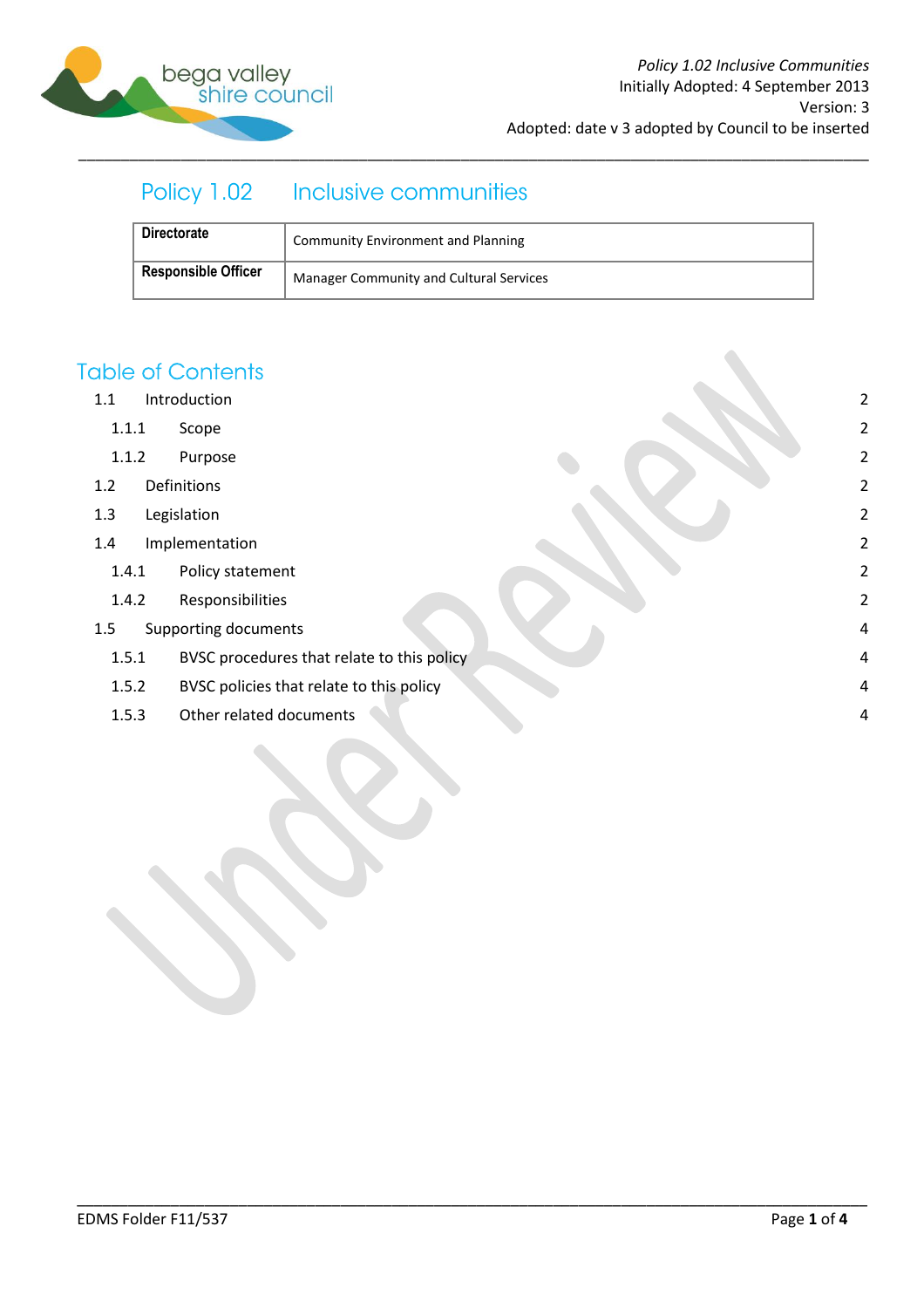

# <span id="page-1-0"></span>1.1 Introduction

### <span id="page-1-1"></span>1.1.1 Scope

This policy prescribes the processes implemented by Council to foster an inclusive and accessible community.

### <span id="page-1-2"></span>1.1.2 Purpose

Provide guidance on the development, implementation, monitoring and review of processes to promote equal opportunity, foster an inclusive community and improve access for all.

## <span id="page-1-3"></span>1.2 Definitions

Nil.

## <span id="page-1-4"></span>1.3 Legislation

*Commonwealth Disability Discrimination Act 1992 Australian Human Rights Commission Act 1986 Environmental Planning and Assessment Act 1979 NSW Anti-Discrimination Act 1997 NSW Local Government Act 1993 NSW Disability Services Act 2006 NSW Disability Inclusion Act 2014*

## <span id="page-1-5"></span>1.4 Implementation

### <span id="page-1-6"></span>1.4.1 Policy statement

Bega Valley Shire Council is committed to an inclusive community which values all its members and supports their participation in community life regardless of age, ability, gender or sexual orientation. To achieve this Council will:

- consider accessibility and inclusion in all Council services, policies, projects and processes to reduce barriers to participation
- regularly review and implement actions identified in Council's Disability Inclusion Action Plan  $\bullet$
- promote and support activities which foster social inclusion, social connectedness and belonging  $\bullet$
- ensure engagement methodologies are accessible to all, including people living with disability, to enable them to participate in decision-making processes that affect their lives
- maintain an Access and Inclusion Advisory Committee to inform and advise staff and councillors
- improve accessibility in all future public infrastructure works wherever practical
- advocate to other levels of government to address identified needs and improve access and inclusion for all.

\_\_\_\_\_\_\_\_\_\_\_\_\_\_\_\_\_\_\_\_\_\_\_\_\_\_\_\_\_\_\_\_\_\_\_\_\_\_\_\_\_\_\_\_\_\_\_\_\_\_\_\_\_\_\_\_\_\_\_\_\_\_\_\_\_\_\_\_\_\_\_\_\_\_\_\_\_\_\_\_\_\_\_\_\_\_\_\_\_\_\_\_\_

### <span id="page-1-7"></span>1.4.2 Responsibilities

#### 1.4.2.1 Elected Council

Adopt a Disability and Inclusion Action Plan every four years in line with the *Disability Inclusion Act 2014*.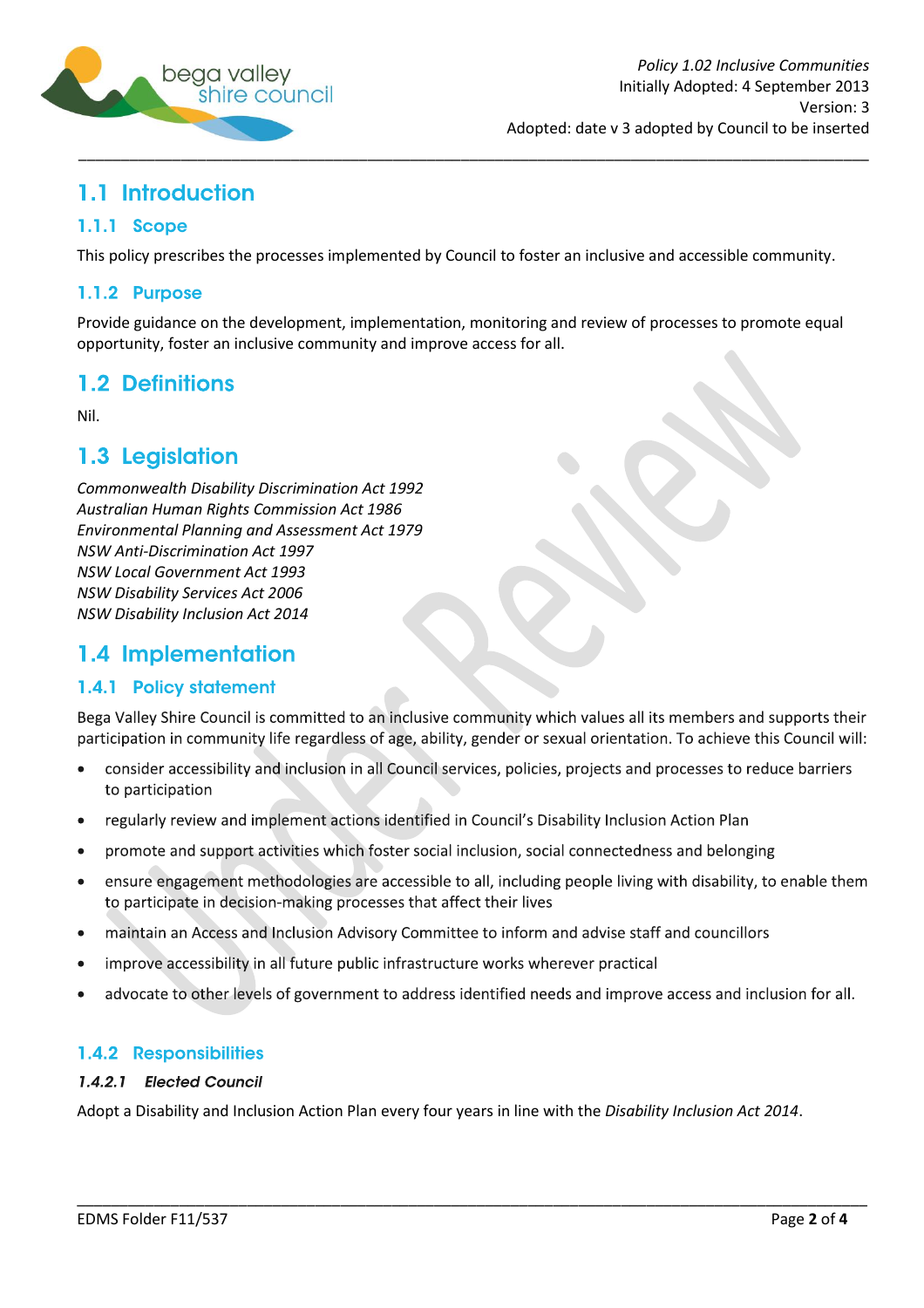

#### 1.4.2.2 Chief Executive Officer (CEO), Leadership Executive Group (LEG)

Designate actions from Council's Disability Inclusion Action Plan to relevant staff and ensure responsibilities under the *Disability Inclusion Act 2014* are met, including annual reporting.

#### 1.4.2.3 All staff

Implement relevant actions as per Council's Disability Inclusion Action Plan, and ensure accessibility and inclusion are considered in all projects, programs and Council activities.

\_\_\_\_\_\_\_\_\_\_\_\_\_\_\_\_\_\_\_\_\_\_\_\_\_\_\_\_\_\_\_\_\_\_\_\_\_\_\_\_\_\_\_\_\_\_\_\_\_\_\_\_\_\_\_\_\_\_\_\_\_\_\_\_\_\_\_\_\_\_\_\_\_\_\_\_\_\_\_\_\_\_\_\_\_\_\_\_\_\_\_\_\_